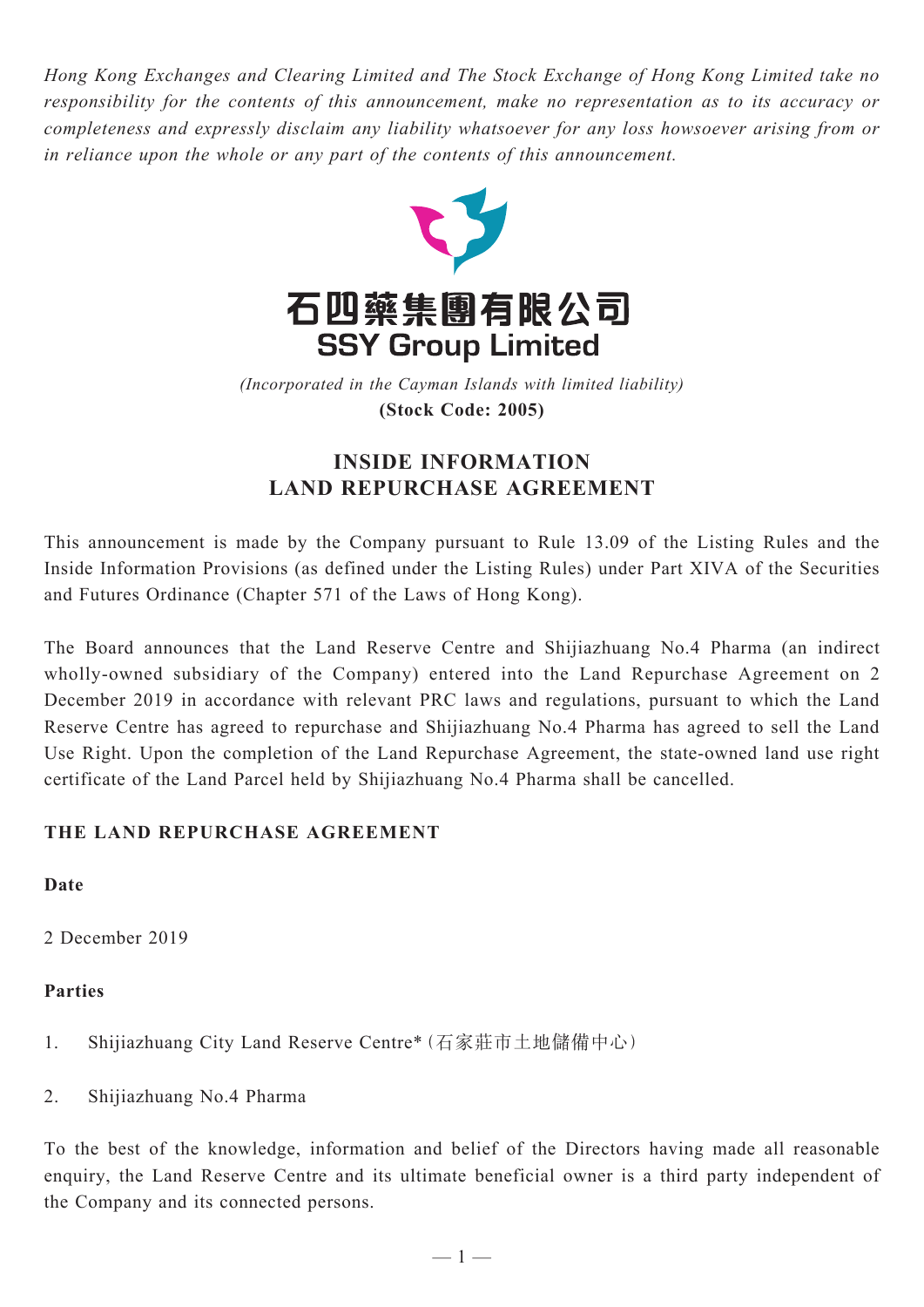### **Compensation Amount**

The parties agreed that Shijiazhuang No.4 Pharma shall, generally and subject to adjustments, be paid 60% of the Public Tendering Price as Compensation for the repurchase of the Land Parcel.

#### **Payment Terms**

The Land Reserve Centre shall pay the Compensation to Shijiazhuang No.4 Pharma within 10 working days upon the handover of the Land Parcel to the successful bidder of the Public Tendering.

#### **Financial Effects**

The Group expects to have a gain of approximately RMB118 million before tax if and upon successful completion of the Public Tendering. The actual amount of gain is subject to audit and will take into account any costs and expenses incurred relating to the Land Parcel, and accordingly it may be different from the amount above.

#### **FURTHER INFORMATION**

In connection with the Land Repurchase Agreement, Shijiazhuang No.4 Pharma has previously engaged the Property Developer to arrange for the possible repurchase of the Land Parcel and development of the Project, and as consideration, Shijiazhuang No.4 Pharma shall be entitled to the Fixed Income. The Property Developer intends to acquire the Land Parcel through Pubic Tendering and has prepaid the Fixed Income of RMB155 million to Shijiazhuang No.4 Pharma. If the Property Developer obtains the Land Parcel at the Public Tendering and upon the receipt of the Compensation by Shijiazhuang No.4 Pharma, Shijiazhuang No.4 Pharma shall pay the Compensation to the Property Developer.

If the Property Developer is unable to obtain the Land Parcel at the Public Tendering, Shijiazhuang No.4 Pharma shall refund the Fixed Income and all other payments made by the Property Developer (without interest) to the Property Developer within 7 working days from the Public Tendering. Shijiazhuang No.4 Pharma shall then be entitled to retain the Compensation received under the Land Repurchase Agreement.

If the Property Developer does not participate in the Public Tendering of the Land Parcel, Shijiazhuang No.4 Pharma shall have the right to retain the Fixed Income.

Save for the Fixed Income, Shijiazhuang No.4 Pharma shall not participate in the sharing of income or profits from the Project, nor shall it be responsible for the operational losses arising from the Project.

The Property Developer shall be responsible for all the development works of the Project, including but not limited to project development and construction, operational management and sales and marketing. The Property Developer shall be responsible for all the funding and investments into the Project. Upon obtaining the Land Parcel, the Property Developer shall also be solely responsible for the development and operations of the Project.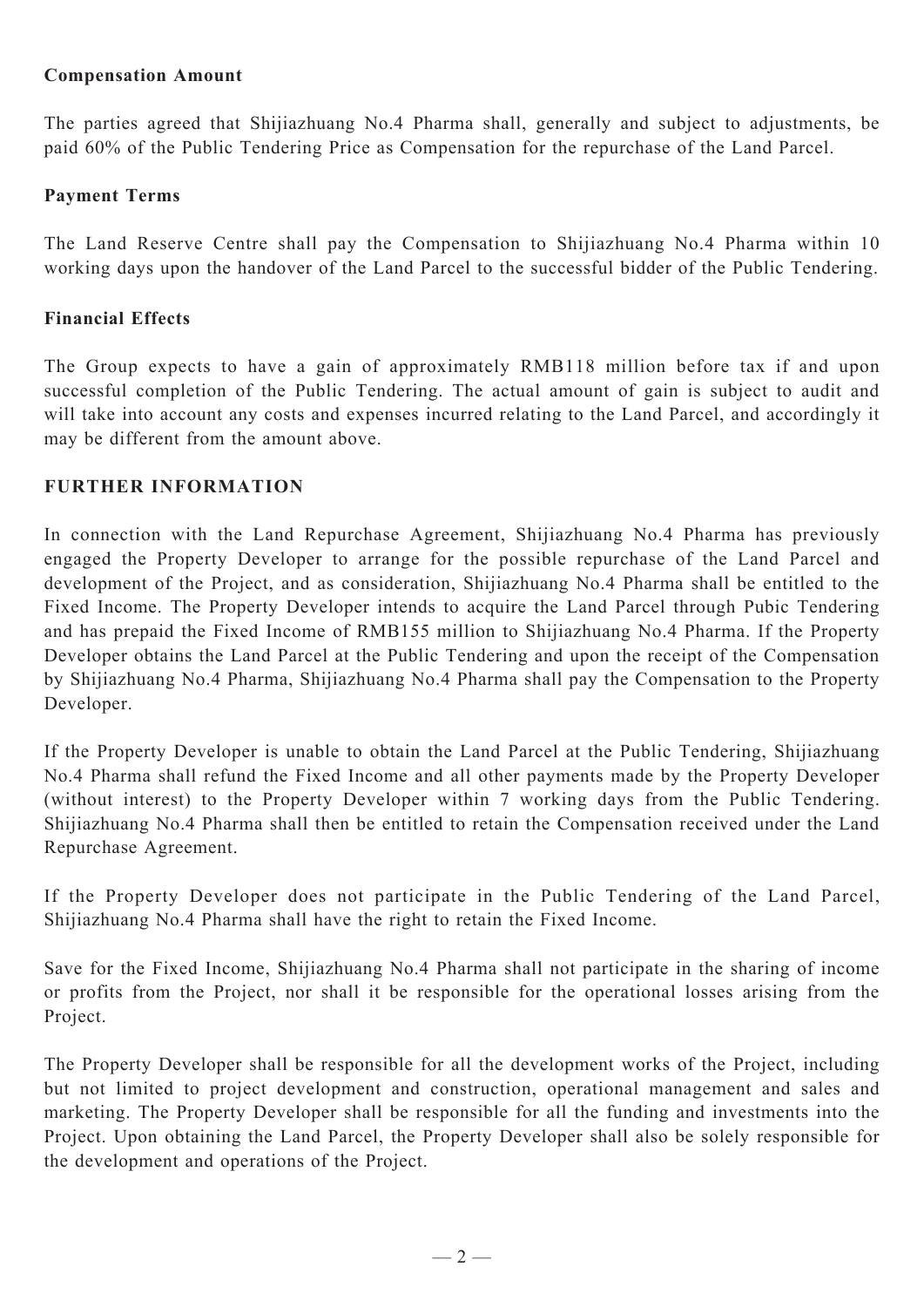As all of the applicable percentage ratios calculated in accordance with the Listing Rules in respect of the disposal of the Land Parcel are less than 5%, the disposal does not constitute a notifiable transaction of the Company under Chapter 14 of the Listing Rules.

### **REASONS FOR ENTERING INTO THE LAND REPURCHAE AGREEMENT**

The Land Parcel is largely vacant land near the central region of Shijiazhuang where Shijiazhuang No.4 Pharma's factory was previously located. The Directors believe that the disposal will realise the value of the Land Parcel and will enable the Group to free up capital for its business operations. The Directors consider that the terms of the Land Repurchase Agreement are fair and reasonable and in the interests of the Company and the Shareholders as a whole. The cash proceeds from the disposal will be used as general working capital of the Group. Further development regarding the Land Repurchase Agreement will be announced by the Company as and when appropriate in accordance with the Listing Rules.

**The receipt of Compensation by Shijiazhuang No.4 Pharma pursuant to the Land Repurchase Agreement may or may not materialise. Shareholders and potential investors are advised to exercise caution when dealing in the shares of the Company.**

### **DEFINITIONS**

In this announcement, unless the context otherwise requires, the following words and expressions have the meanings ascribed to them below:

| "Board"               | the board of Directors                                                                                                                                                |
|-----------------------|-----------------------------------------------------------------------------------------------------------------------------------------------------------------------|
| "connected person(s)" | has the meaning ascribed to it under the Listing Rules                                                                                                                |
| "Company"             | SSY Group Limited, a company incorporated in the Cayman Islands with<br>limited liability, the shares of which are listed on the Main Board of the<br>Stock Exchange; |
| "Compensation"        | 60% of the Public Tendering Price to be paid to Shijiazhuang No.4<br>Pharma as compensation for the repurchase of the Land Parcel                                     |
| "Director(s)"         | the board of Directors of the Company                                                                                                                                 |
| "Fixed Income"        | RMB155 million as the fixed income paid by the Property Developer to<br>Shijiazhuang No.4 Pharma in respect of the Project                                            |
| "Group"               | the Company together with its subsidiaries                                                                                                                            |
| "Hong Kong"           | the Hong Kong Special Administrative Region of the People's Republic of<br>China                                                                                      |
| " $HKS$ "             | Hong Kong dollar(s), the lawful currency of Hong Kong                                                                                                                 |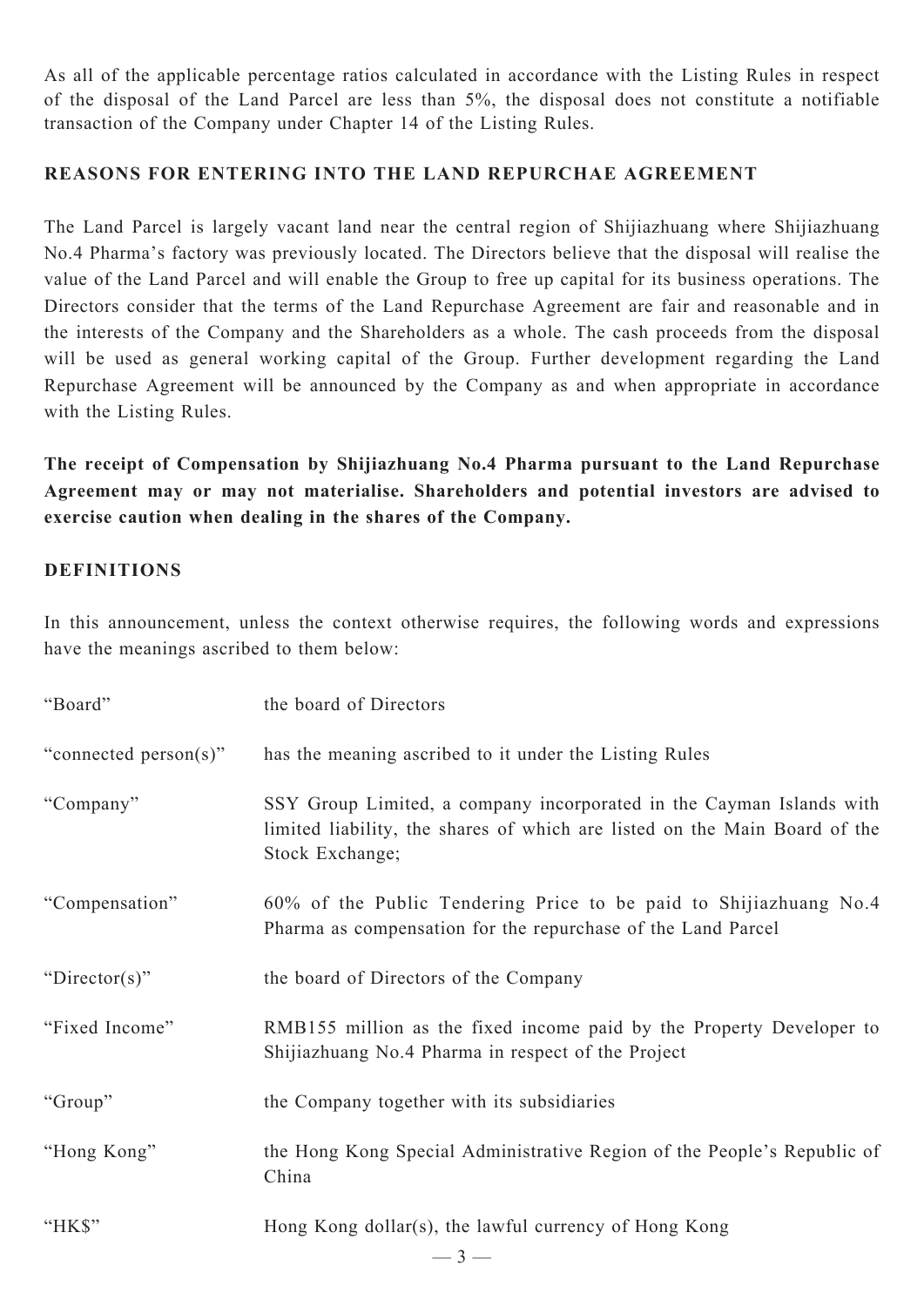| "Land Parcel"                  | a parcel of land situated at 35 Huitong Road, Yuhua District, Shijiazhuang<br>City* (石家莊市裕華區匯通路35號) with a land area of 24,298.40 square<br>metres, including all buildings and constructions on the land                           |
|--------------------------------|-------------------------------------------------------------------------------------------------------------------------------------------------------------------------------------------------------------------------------------|
| "Land Reserve Centre"          | Shijiazhuang City Land Reserve Centre* (石家莊市土地儲備中心)                                                                                                                                                                                 |
| "Land Repurchase<br>Agreement" | the state-owned land use right acquisition (repurchase) agreement <sup>*</sup> (國<br>有土地使用權收購(回)合同) entered into between Shijiazhuang No.4<br>Pharma and the Land Reserve Centre in respect of the repurchase of the<br>Land Parcel |
| "Land Use Right"               | the land use right in respect of the Land Parcel                                                                                                                                                                                    |
| "Listing Rules"                | the Rules Governing the Listing of Securities on The Stock Exchange of<br>Hong Kong Limited                                                                                                                                         |
| "PRC"                          | the People's Republic of China (excluding, for the purpose of this<br>announcement, Hong Kong, Macau and Taiwan)                                                                                                                    |
| "Project"                      | the proposed development of the Land Parcel by the Property Developer                                                                                                                                                               |
| "Property Developer"           | A limited liability company estabilshed under the laws of the PRC located<br>in Shijiazhuang which is principally engaged in property development                                                                                   |
| "Public Tendering"             | the public tendering process in respect of the Land Parcel to be carried out<br>by the Land Reserve Centre upon the completion of the Land Repurchase<br>Agreement                                                                  |
|                                | "Public Tendering Price" the total price for which the Land Parcel is sold in the Public Tendering                                                                                                                                  |
| "RMB"                          | Renminbi, the lawful currency of the PRC                                                                                                                                                                                            |
| "Shares"                       | share(s) with a par value of $HK$0.02$ each (or such other nominal amount<br>as shall result from a sub-division or a consolidation of such shares from<br>time to time) in the capital of the Company;                             |
| "Shijiazhuang No.4<br>Pharma"  | Shijiazhuang No.4 Pharmaceutical Co., Ltd., an indirect wholly-owned<br>subsidiary of the Company                                                                                                                                   |
| "Stock Exchange"               | The Stock Exchange of Hong Kong Limited                                                                                                                                                                                             |
|                                | By Order of the Board<br><b>Chow Hing Yeung</b>                                                                                                                                                                                     |

*Company Secretary*